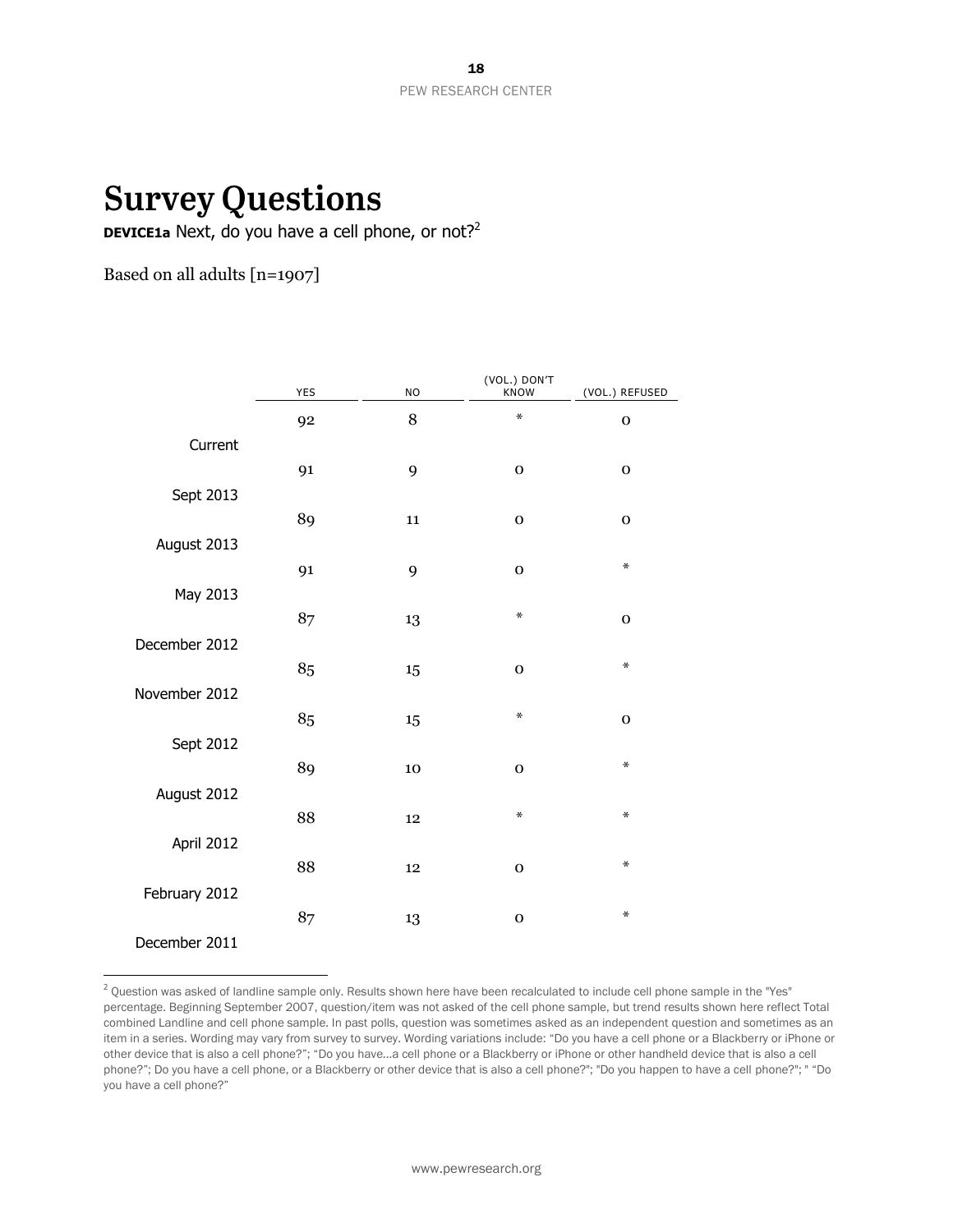|                  | 84 | 15 | $\ast$      | $\ast$      |
|------------------|----|----|-------------|-------------|
| August 2011      | 83 |    | ⋇           | $\mathbf 0$ |
| May 2011         |    | 17 |             |             |
| January 2011     | 84 | 16 | ⋇           | ⋇           |
|                  | 81 | 19 | ₩           | ∗           |
| December 2010    | 82 | 18 | $\mathbf 0$ | ∗           |
| November 2010    |    |    |             |             |
| September 2010   | 85 | 15 | ⋇           | ⋇           |
|                  | 82 | 18 | ⋇           | $\mathbf 0$ |
| May 2010         | 80 | 20 | $\mathbf 0$ | ∗           |
| January 2010     | 83 | 17 | $\mathbf 0$ | ₩           |
| December 2009    |    |    |             |             |
| September 2009   | 84 | 15 | ⋇           | $\ast$      |
|                  | 85 | 15 | ₩           | ∗           |
| April 2009       | 84 | 16 | ⋇           | ₩           |
| Dec 2008         | 82 |    | ⋇           |             |
| <b>July 2008</b> |    | 18 |             |             |
| May 2008         | 78 | 22 | $\ast$      | $\mathbf 0$ |
|                  | 78 | 22 | ₩           |             |
| April 2008       | 77 | 22 | ₩           |             |
| January 2008     |    |    | $\ast$      |             |
| Dec 2007         | 75 | 25 |             |             |
|                  | 78 | 22 | ₩           |             |
| Sept 2007        | 73 | 27 | ₩           |             |
| April 2006       |    |    |             |             |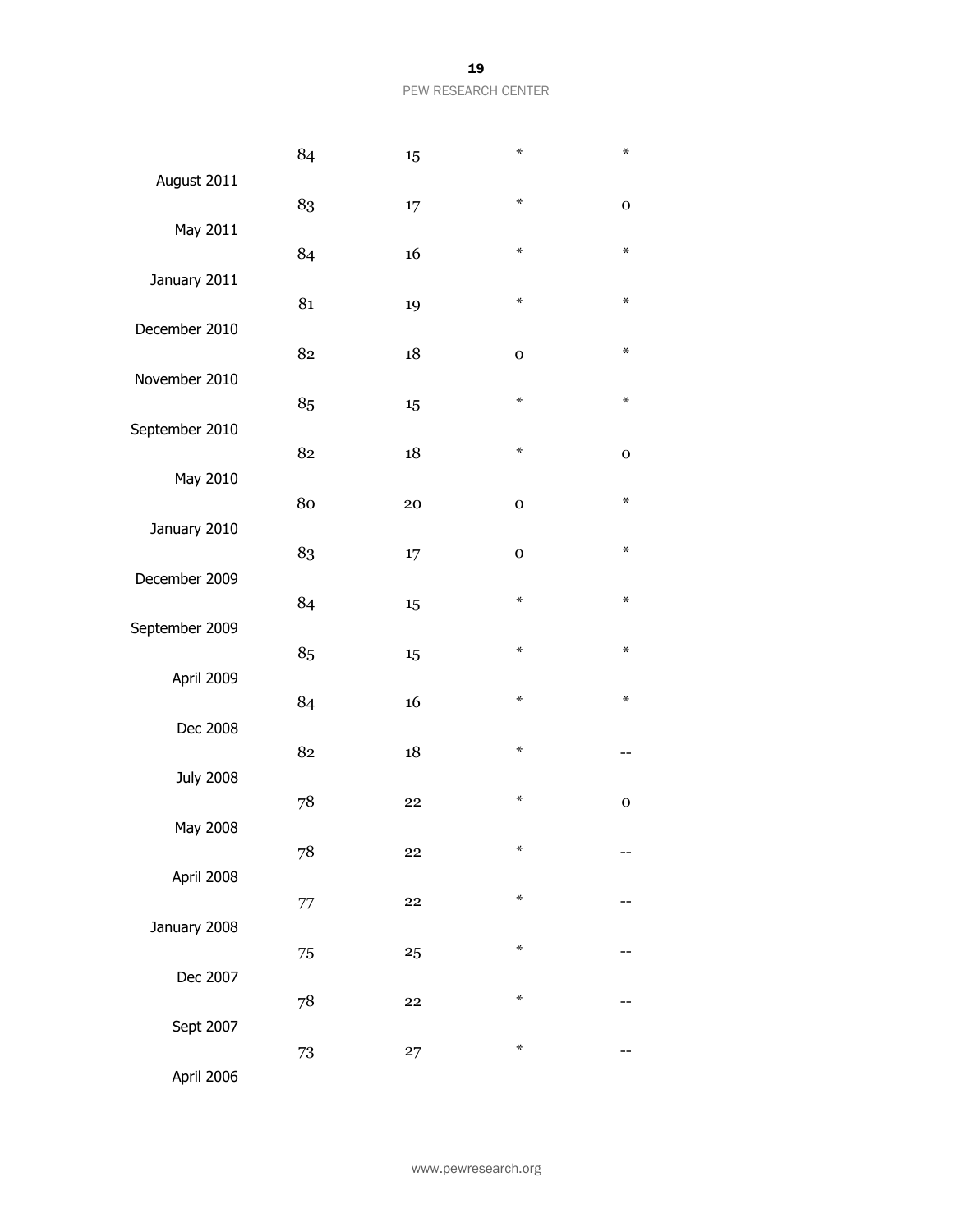|                  | 66 | 34 | ∗ | --    |
|------------------|----|----|---|-------|
| January 2005     |    |    |   |       |
|                  | 65 | 35 | ∗ | $- -$ |
| Nov. 23-30, 2004 |    |    |   |       |

www.pewresearch.org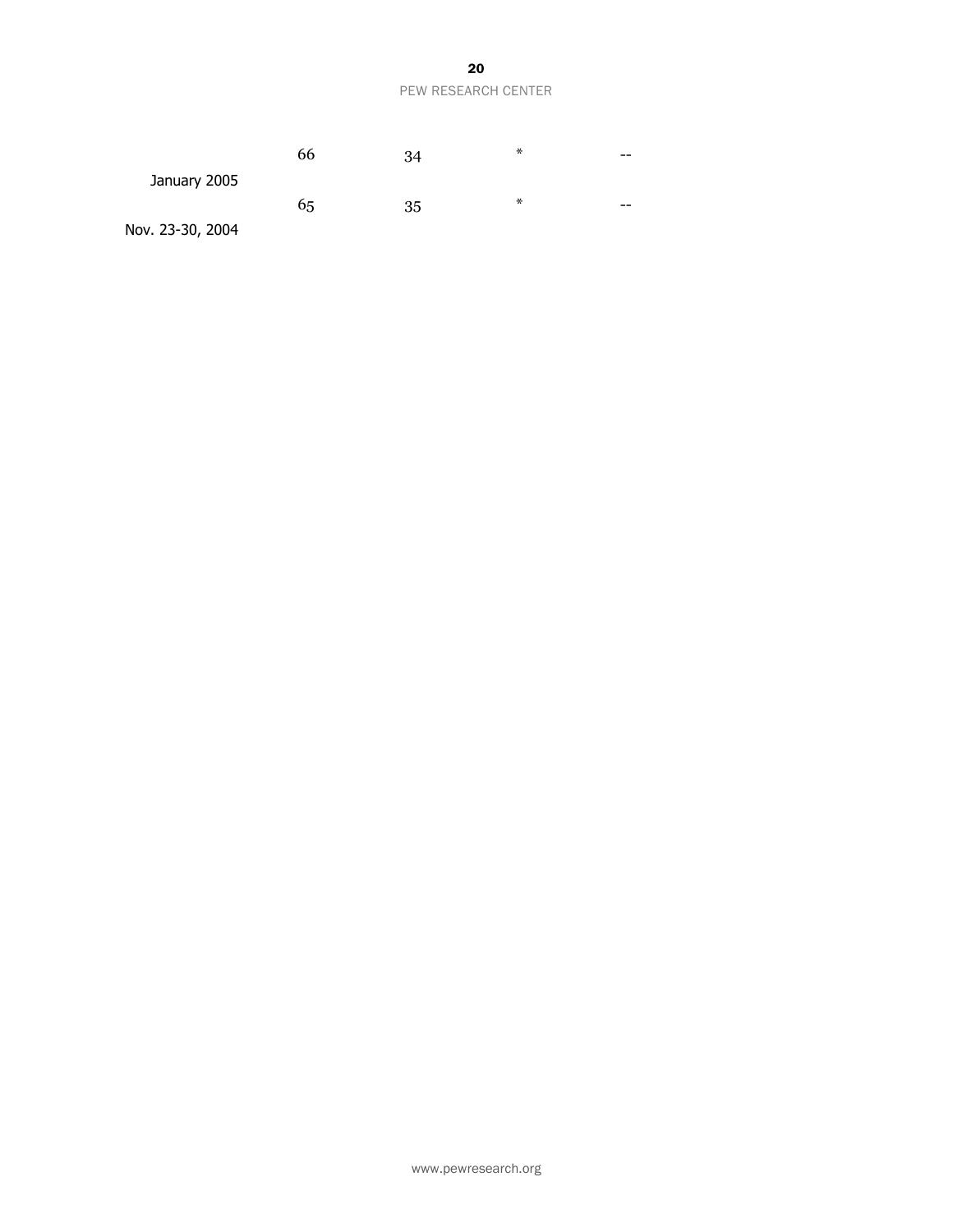**SMART1** Some cell phones are called "smartphones" because of certain features they have. Is your cell phone a smartphone such as an iPhone, Android, Blackberry or Windows phone, or are you not sure?<sup>3</sup>

Based on cell phone owners

|                          | YES,<br>SMARTPHONE | NO, NOT A<br><b>SMARTPHONE</b> | NOT SURE/<br><b>DON'T KNOW</b> | (VOL.) REFUSED |
|--------------------------|--------------------|--------------------------------|--------------------------------|----------------|
| Current $[N=1,903]$      | 73                 | 20                             |                                | ∗              |
| April 2015 [N=1,900]     | 73                 | 21                             |                                | ∗              |
| September 2013 [N=5,763] | 61                 | 32                             |                                | $\ast$         |
| August 2013 [N=1,636]    | 60                 | 33                             | 6                              | ∗              |
| May 2013 [N=2,076]       | 55                 | 39                             |                                | ∗              |
| December 2012 [N=1,954]  | 52                 | 41                             | 6                              | $\ast$         |
| November 2012 [N=1,992]  | 55                 | 38                             | 6                              | $\ast$         |
| September 2012 [N=2,581] | 53                 | 40                             | 6                              | ∗              |
| April 2012 [N=1,954]     | 46                 | 44                             | 10                             | ∗              |
| February 2012 [N=1,961]  | 45                 | 46                             | 8                              | $\ast$         |
| May 2011 [N=1,914]       | 33                 | 53                             | 14                             | $\ast$         |

# **DEVICE1** Please tell me if you happen to have each of the following items, or not. Do you have... [INSERT ITEMS IN ORDER]?

Based on all adults [n=959]

 $\overline{a}$ 

|        |                  | DON'T<br>VOL. |         |
|--------|------------------|---------------|---------|
| $\sim$ | $\mathsf{N}\cap$ | <b>KNOW</b>   | FFIISED |
|        |                  |               |         |

<sup>&</sup>lt;sup>3</sup> Wording may vary from survey to survey. Wording variations include: "Some cell phones are called "smartphones" because of certain features they have. Is your cell phone a smartphone, such as an iPhone, Android, Blackberry or Windows phone, or are you not sure?"; "Some cell phones are called "smartphones" because of certain features they have. Is your cell phone a smartphone or not, or are you not sure?"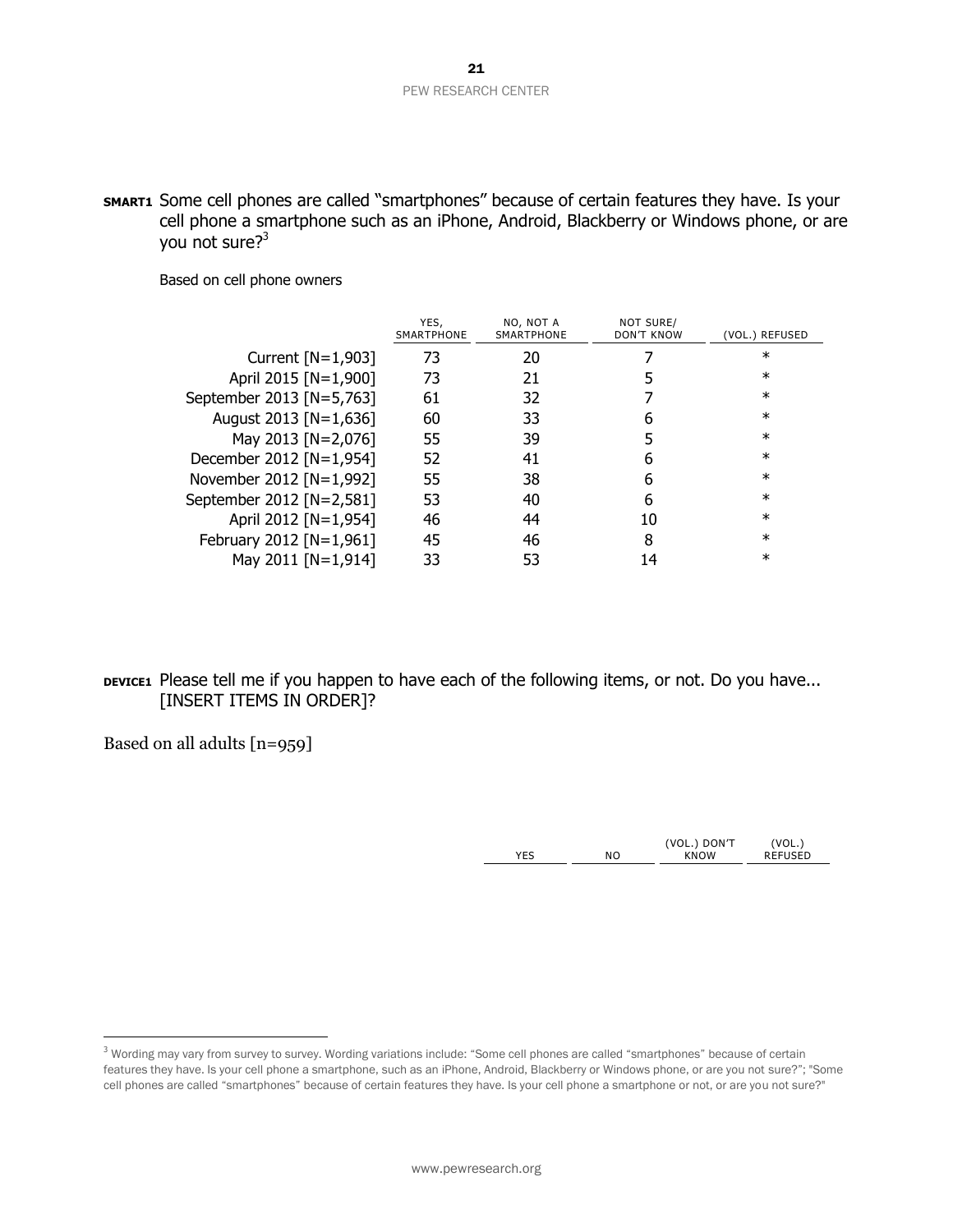#### *Items B-D: Based on Form A*

| September 2009<br>April 2009                                                           | 3<br>$\mathbf 2$                                                                                                    | 97<br>98       | $\ast$               | $\ast$<br>$\ast$  |                  |
|----------------------------------------------------------------------------------------|---------------------------------------------------------------------------------------------------------------------|----------------|----------------------|-------------------|------------------|
|                                                                                        |                                                                                                                     |                |                      |                   |                  |
|                                                                                        |                                                                                                                     |                |                      |                   |                  |
|                                                                                        |                                                                                                                     |                | $\star$              |                   |                  |
|                                                                                        | $\overline{4}$                                                                                                      |                |                      |                   |                  |
| September 2010                                                                         |                                                                                                                     |                |                      |                   |                  |
|                                                                                        | $\overline{5}$                                                                                                      | 95             | $\ast$               | $\ast$            |                  |
|                                                                                        | 6                                                                                                                   | 94             | $\star$              | $\ast$            |                  |
| May 2011                                                                               |                                                                                                                     |                |                      |                   |                  |
|                                                                                        | 12                                                                                                                  | 88             | $\star$              | $\mathbf 0$       |                  |
|                                                                                        | 9                                                                                                                   | 90             | $\ast$               | $\ast$            |                  |
| December 2011                                                                          |                                                                                                                     |                |                      |                   |                  |
| February 2012                                                                          |                                                                                                                     |                |                      | $\ast$            |                  |
|                                                                                        | 14                                                                                                                  | 86             | $\ast$               | $\ast$            |                  |
|                                                                                        |                                                                                                                     |                | $\mathbf{1}$         |                   |                  |
| November 2012                                                                          |                                                                                                                     |                |                      |                   |                  |
|                                                                                        | 19                                                                                                                  | 80             | ∗                    | $\mathbf 0$       |                  |
|                                                                                        | 24                                                                                                                  | 75             | $\mathbf 1$          | $\ast$            |                  |
| January 2014                                                                           |                                                                                                                     |                |                      |                   |                  |
| Current                                                                                |                                                                                                                     |                | ₩                    | $\ast$            |                  |
|                                                                                        | 19                                                                                                                  | 80             | $\mathbf{1}$         | $\ast$            |                  |
| book reading, such as a Nook or Kindle e-<br>reader but NOT a Kindle Fire <sup>4</sup> |                                                                                                                     |                |                      |                   |                  |
|                                                                                        | A handheld device made primarily for e-<br>September 2013<br>April 2012<br>August 2011<br>November 2010<br>May 2010 | 32<br>18<br>10 | 68<br>81<br>89<br>96 | $\mathbf{1}$<br>∗ | $\ast$<br>$\ast$ |

 4 From 2012-2013, item wording was "A handheld device made primarily for e-book reading, such as a Nook or Kindle e-reader". In 2011, item wording was "An electronic Book device or e-Book reader, such as a Kindle or Nook." Through November 2010, item wording was "An electronic book device or e-Book reader, such as a Kindle or Sony Digital Book".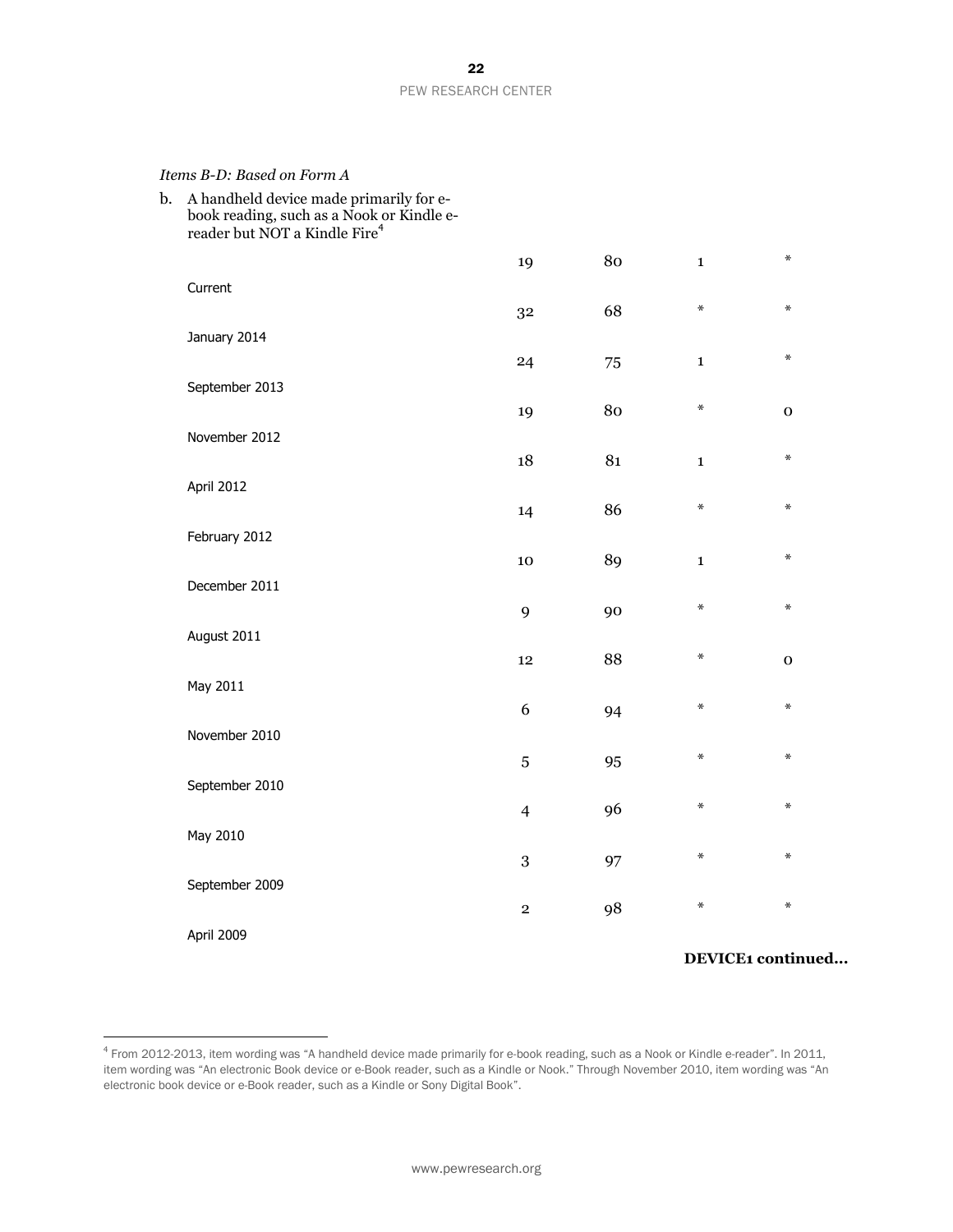|    |                                                                                                     | YES            | <b>NO</b> | (VOL.) DON'T<br>KNOW | (VOL.)<br>REFUSED |  |
|----|-----------------------------------------------------------------------------------------------------|----------------|-----------|----------------------|-------------------|--|
| c. | A tablet computer like an iPad, Samsung<br>Galaxy Tab, Google Nexus, or Kindle<br>Fire <sup>5</sup> |                |           |                      |                   |  |
|    |                                                                                                     | 45             | 54        | $\star$              | $\ast$            |  |
|    | Current                                                                                             |                |           | ₩                    | $\ast$            |  |
|    | January 2014                                                                                        | 42             | 57        |                      |                   |  |
|    |                                                                                                     | 35             | 65        | $\ast$               | $\ast$            |  |
|    | September 2013                                                                                      |                |           |                      |                   |  |
|    | May 2013                                                                                            | 34             | 66        | $\pmb{\times}$       | $\ast$            |  |
|    |                                                                                                     | 25             | 75        | ₩                    | $\ast$            |  |
|    | November 2012                                                                                       |                |           |                      |                   |  |
|    |                                                                                                     | 25             | 75        | $\ast$               | $\ast$            |  |
|    | August 2012                                                                                         | 18             | 81        | $\pmb{\times}$       | $\ast$            |  |
|    | April 2012                                                                                          |                |           |                      |                   |  |
|    |                                                                                                     | 14             | 85        | ₩                    | $\ast$            |  |
|    | February 2012                                                                                       | $10\,$         | 89        | $\mathbf{1}$         | $\ast$            |  |
|    | December 2011                                                                                       |                |           |                      |                   |  |
|    |                                                                                                     | $10\,$         | 90        | ₩                    | $\ast$            |  |
|    | August 2011                                                                                         | 8              | 92        | $\ast$               | $\mathbf O$       |  |
|    | May 2011                                                                                            |                |           |                      |                   |  |
|    |                                                                                                     | 7              | 92        | $\ast$               | $\ast$            |  |
|    | January 2011                                                                                        |                |           | ∗                    | ∗                 |  |
|    | November 2010                                                                                       | $\bf 5$        | 95        |                      |                   |  |
|    |                                                                                                     | $\overline{4}$ | 96        | $\ast$               | $\ast$            |  |
|    | September 2010                                                                                      |                |           |                      |                   |  |
|    | May 2010                                                                                            | $\,3$          | 97        | ₩                    | ${\bf O}$         |  |
|    |                                                                                                     |                |           |                      |                   |  |

 $\overline{a}$ 

<sup>&</sup>lt;sup>5</sup> December 2011 through November 2012, item wording was "A tablet computer like an iPad, Samsung Galaxy, Motorola Xoom, or Kindle Fire." In May 2011 and August 2011, item wording was "A tablet computer like an iPad, Samsung Galaxy or Motorola Xoom." January 2011 and earlier, item wording was "A tablet computer like an iPad"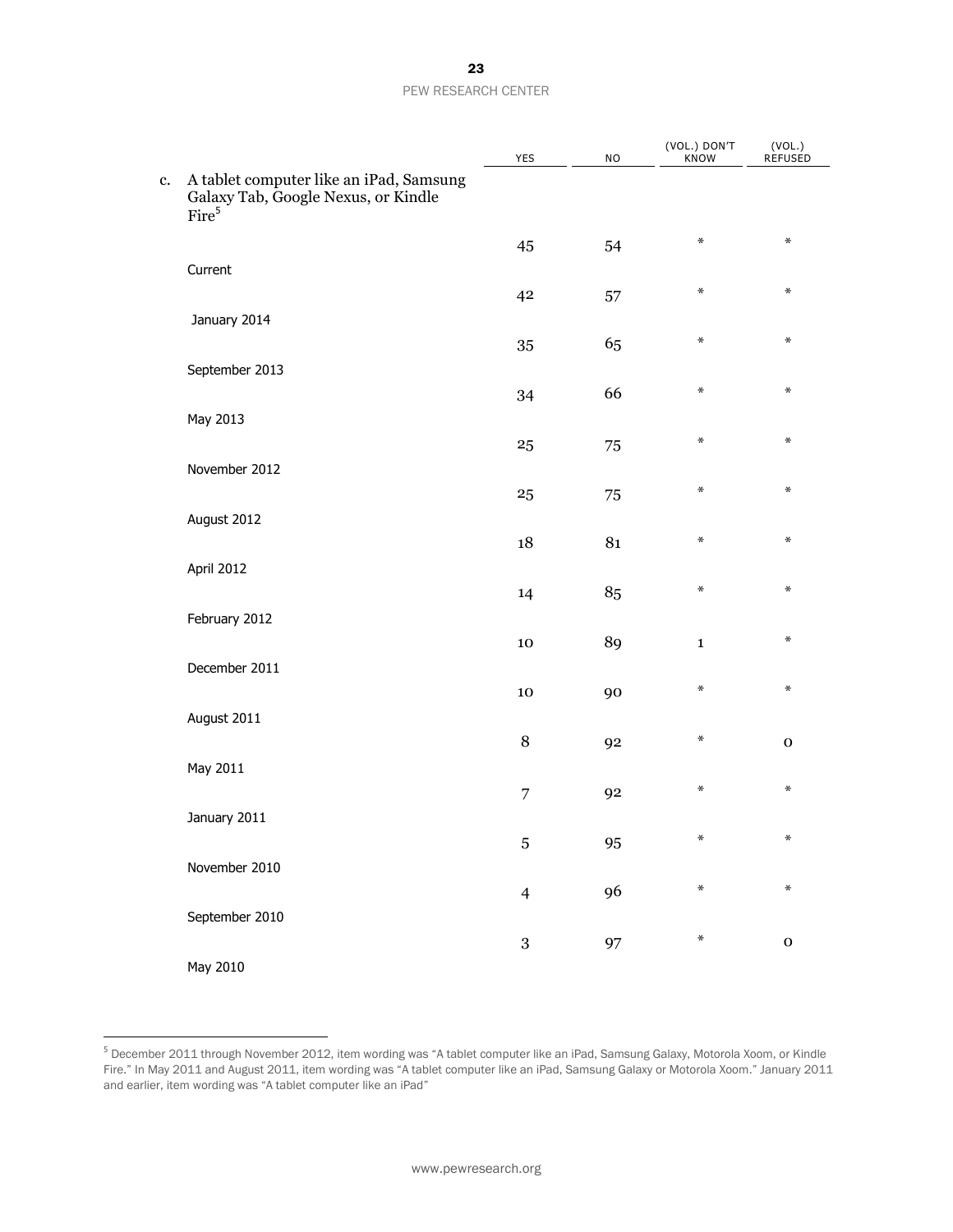| d. | A desktop or laptop computer <sup>6</sup> |        |          |             |             |
|----|-------------------------------------------|--------|----------|-------------|-------------|
|    |                                           | 73     | 27       | $\mathbf 0$ | $\ast$      |
|    | Current                                   | 78     | 22       | $\ast$      | $\ast$      |
|    | November 2012                             |        |          |             |             |
|    |                                           | 80     | 20       | $\ast$      | ∗           |
|    | April 2012                                | 75     | 25       | $\ast$      | $\ast$      |
|    | December 2011                             |        |          |             |             |
|    |                                           | 76     | 24       | $\ast$      | $\ast$      |
|    | August 2011                               | $77\,$ | 22       | $\ast$      | ∗           |
|    | May 2011                                  |        |          |             |             |
|    | November 2010                             | $77\,$ | 23       | $\mathbf 0$ | $\ast$      |
|    |                                           | 76     | 24       | $\ast$      | $\ast$      |
|    | September 2010                            |        |          |             |             |
|    | May 2010                                  | 79     | 21       | $\ast$      | $\mathbf 0$ |
|    |                                           | 74     | 26       | $\mathbf 0$ | $\ast$      |
|    | January 2010                              |        |          | $\ast$      | $\ast$      |
|    | December 2009                             | 73     | 27       |             |             |
|    |                                           | $75\,$ | 25       | $\ast$      | ∗           |
|    | September 2009                            | 78     | 22       | $\ast$      | $\ast$      |
|    | April 2009                                |        |          |             |             |
|    |                                           | 74     | 26       | $\star$     | --          |
|    | April 2008                                | $75\,$ | $\bf 25$ | ∗           |             |
|    | Dec 2007                                  |        |          |             |             |
|    |                                           | $72\,$ | 27       | $\ast$      |             |
|    | April 2006                                |        |          |             |             |

# **DEVICE1 continued...**

 6 In past polls, "A desktop computer" and "A laptop computer or netbook" were asked as separate items in the list. Results shown here have been recalculated to combine responses for trend purposes.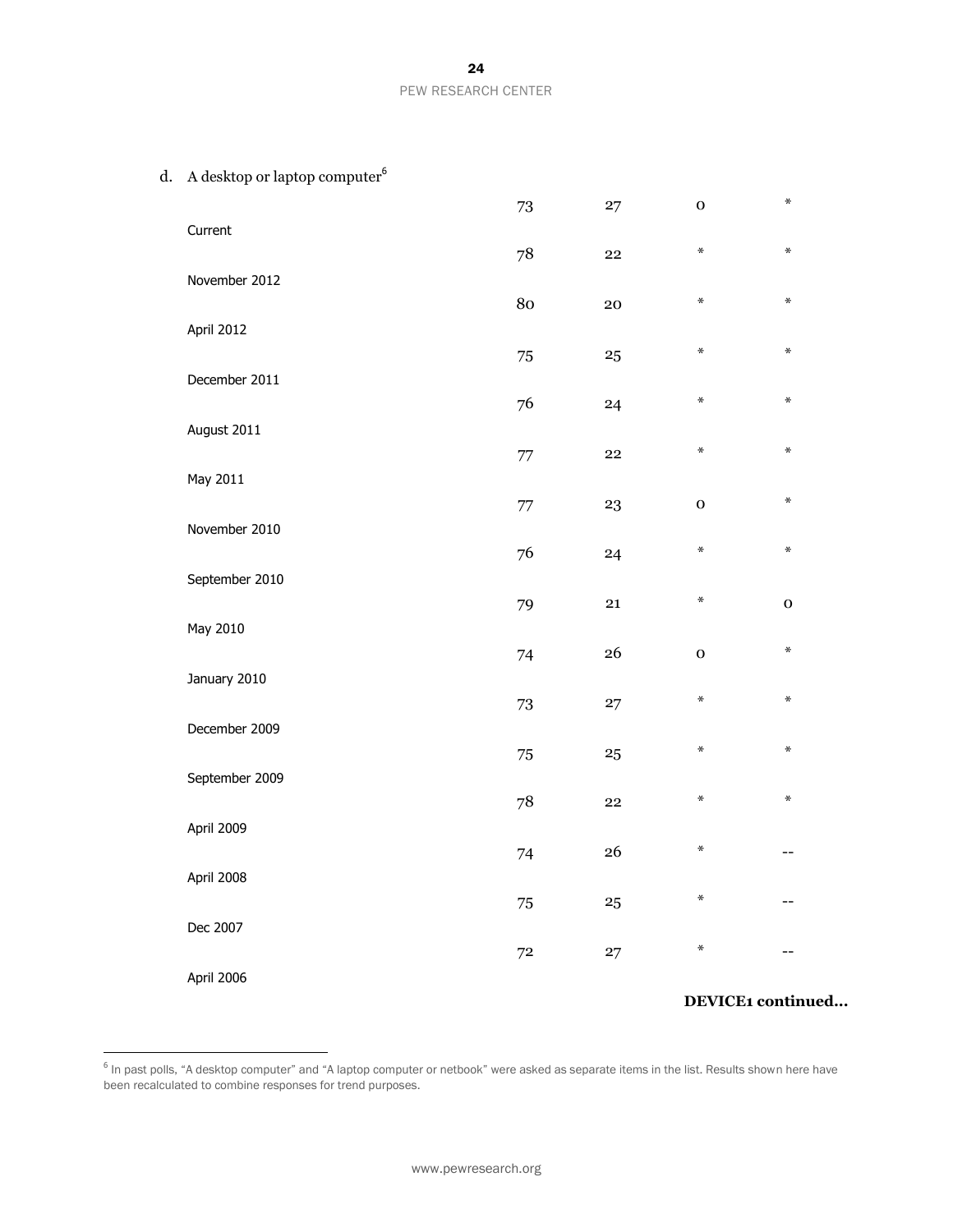|    |                                          | YES | <b>NO</b> | (VOL.) DON'T<br><b>KNOW</b> | (VOL.)<br>REFUSED |
|----|------------------------------------------|-----|-----------|-----------------------------|-------------------|
|    | Items E-G: Based on Form B               |     |           |                             |                   |
|    | Based on all adults [n=948]              |     |           |                             |                   |
| e. | A game console like Xbox or Play Station | 40  | 60        | ₩                           | $\mathbf 0$       |
|    |                                          | 41  | 59        | ∗                           | $\ast$            |
|    | Current                                  | 38  | 62        | ∗                           | $\ast$            |
|    | November 2010                            | 42  | 57        | ∗                           | $\ast$            |
|    | September 2010                           |     |           | ∗                           | $\ast$            |
|    | May 2010                                 | 42  | 58        |                             |                   |
|    | September 2009                           | 37  | 63        | ∗                           | $\ast$            |
|    | April 2009                               | 41  | 59        | ∗                           | $\ast$            |
| f. | An iPod or other MP3 player <sup>7</sup> |     |           |                             |                   |
|    | Current                                  | 40  | 60        | ₩                           | $\mathbf 0$       |
|    | May 2011                                 | 44  | 56        | ∗                           | $\ast$            |
|    |                                          | 43  | 57        | ∗                           | $\ast$            |
|    | November 2010                            | 47  | 53        | $\ast$                      | $\ast$            |
|    | September 2010                           | 46  | 54        | ∗                           | $\mathbf 0$       |
|    | May 2010                                 | 43  | 57        | ∗                           | $\mathbf 0$       |
|    | September 2009                           |     |           | $\ast$                      | $\ast$            |
|    | April 2009                               | 45  | 55        |                             |                   |

 7 Through February 2005, question was not asked as part of a series. Question wording as follows: "Do you have an iPod or other MP3 player that stores and plays music files, or do you not have one of these?"